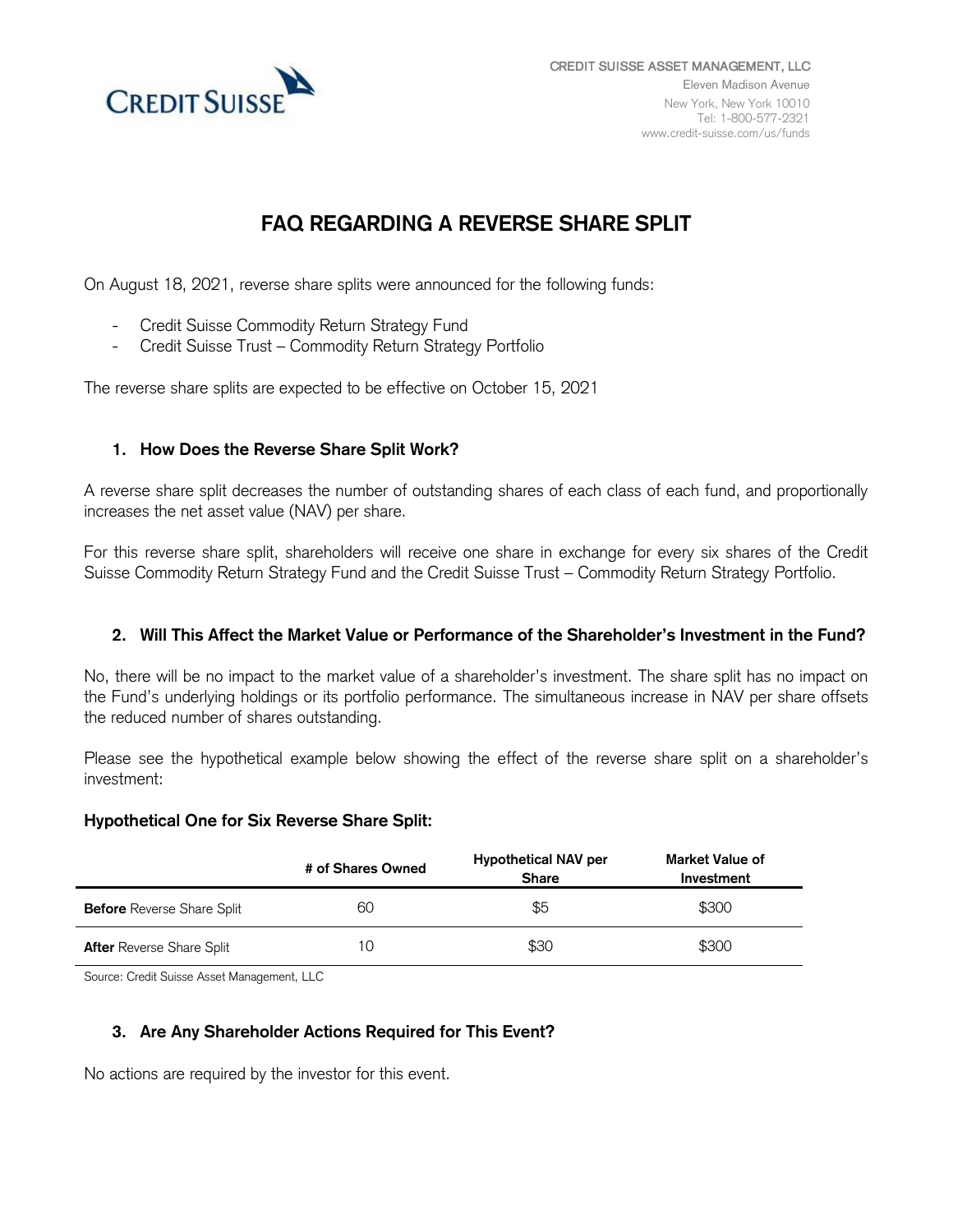## **4. Will This Be a Taxable Transaction?**

No, a reverse share split is not a taxable event for investors as it does not result in fund shares being purchased or sold.

## **5. Will There Be a Ticker or Cusip Change?**

No, all identifiers will remain as they were:

#### **Credit Suisse Commodity Return Strategy Fund**

**Share Class Information**

|                      | Class A   | Class C   | $\mathsf{Class}$ |
|----------------------|-----------|-----------|------------------|
| <b>Ticker Symbol</b> | CRSAX     | CRSCX     | CRSOX            |
| <b>CUSIP</b>         | 22544R107 | 22544R206 | 22544R305        |

#### **CS Trust – Commodity Return Strategy Portfolio**

#### **Share Class Information**

|                      | Class 1   | Class 2   |
|----------------------|-----------|-----------|
| <b>Ticker Symbol</b> | CCRSX     | CCRRX     |
| <b>CUSIP</b>         | 22544K888 | 22542L847 |

## **6. Why Do a Reverse Share Split?**

The daily price, or NAV of the fund, is rounded to the nearest penny, which impacts a fund's performance. By increasing the fund's NAV value, the result is a smaller performance impact from this daily rounding process. Furthermore, with a smaller rounding process, we expect reduced daily deviations from the fund's benchmark through increased precision of daily performance.

#### **Disclaimer**

*This fund is non-diversified, which means it may invest a greater proportion of its assets in the securities of a smaller number of issuers than a diversified fund and may therefore be subject to greater volatility. Exposure to commodity markets should only form a small part of a diversified portfolio. Investment in commodity markets may not be suitable for all investors. The fund's investment in commodity-linked derivative instruments may subject the fund to greater volatility than investment in traditional securities.* **The use of derivatives such as swaps, commodity-linked structured notes and futures entails substantial risks, including risk of loss of a significant portion of their principal value, lack of a secondary market, increased volatility, correlation risk, liquidity risk, interest-rate risk, market risk, credit risk, valuation risk and tax risk. Gains and losses from speculative positions in derivatives may be much greater than the derivative's cost. At any time, the risk of loss of any individual security held by the fund could be significantly higher than 50% of the security's value. For a detailed discussion of these and other risks, please refer to the fund's Prospectus, which should be read carefully before you invest. The fund offers investors easy access to the broad commodity markets, currently by investing in a combination of commodity-linked structured notes and swaps.**